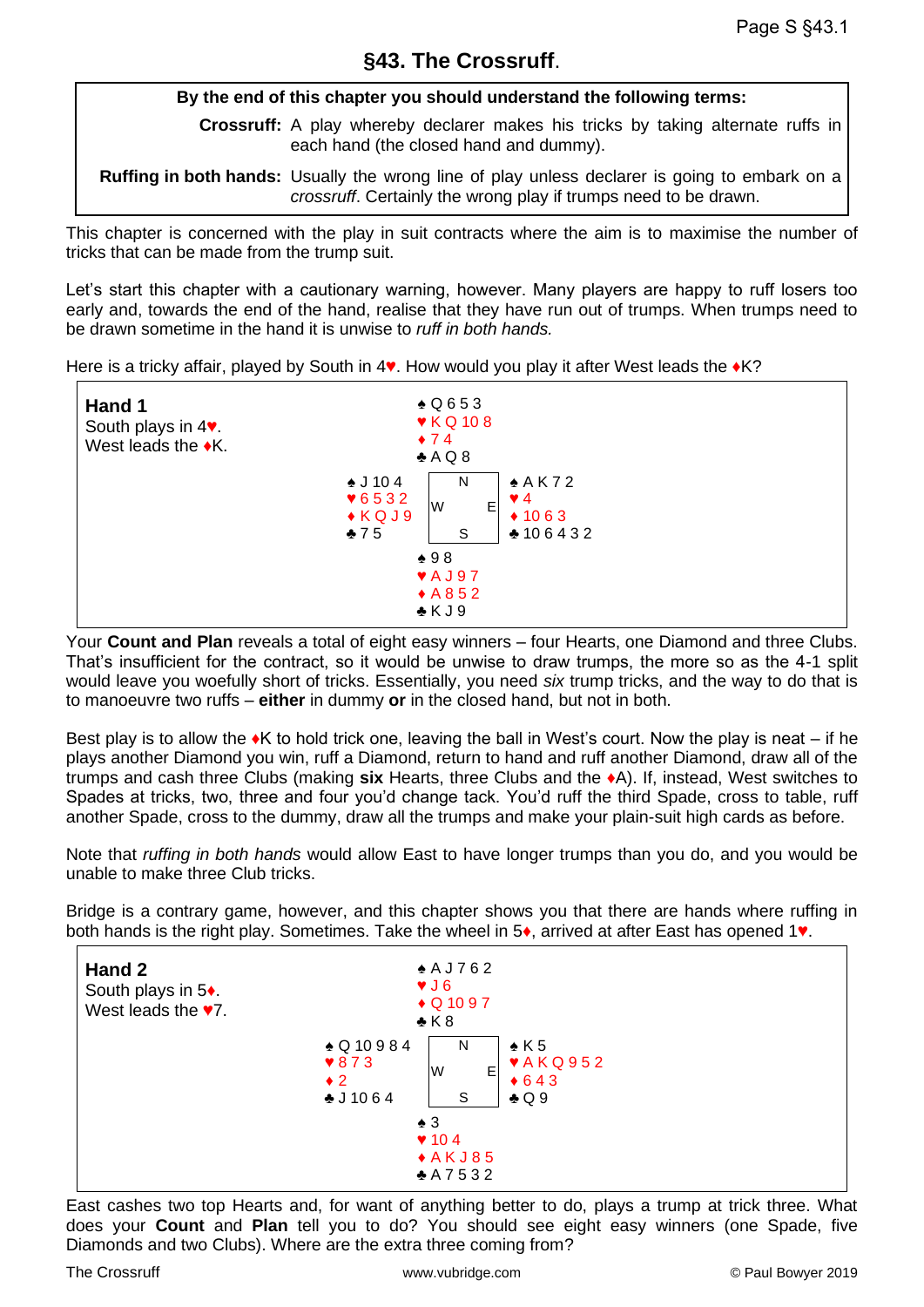To make 5♦ you require *eight* trump tricks, and that means obtaining three Club ruffs on table. To gain entry to hand, to keep ruffing Clubs, you can ruff Spades in hand. In practice, the play is very straightforward – you cash the ♠A, the ♣K and ♣A at tricks four, five and six and then embark on a spree of ruffing – whenever you are in dummy to trump a Spade in hand, whenever you are in the closed hand you ruff a Club on table.

East has the galling misfortune to have to *underruff* on the last two tricks.

Is there a catch? Yes, but it's a small one. If you were to ruff Spades in hand too early on this deal, then East would be able to ditch a Club. So, let's establish a major principle of playing a crossruff. Which is:

#### **Before embarking on a crossruff, cash sufficient outside winners first**.

Now try this: Somehow or other, you and your partner have wound your weary way to 7♠ (yes, **seven** Spades). A startled West leads the ♦A and you have to play this one:



You have only three top tricks outside of trumps, so need **ten** trump tricks to make the grand slam. That is actually possible as you can ruff five Diamonds on table and five Hearts in hand. Happy days!

However (there's always a "however" or a "but", isn't there?), if you were to embark on a premature crossruff both East and West would pitch Clubs when they could, and you would be unable to score three Club tricks. To make your ambitious contract you must cash the ♣A K Q at tricks two, three and four. Once they stand up you are home and dry, crossruffing the red suits to make your grand slam.

"I had two Aces and a King, and they make a grand slam against me. Nothing I could do, partner", says West, morosely. No? Try leading a trump. That upsets the applecart in a big way. Can you see **why**?



Can you make your more modest small slam here? This time you find yourself as South in 6♠ after West has bid Clubs and leads the  $≢K$ :

Your **Count** and **Plan** shows you that there are five plain-suit winners (one Heart, three Diamonds and one Club) and it's possible to make **eight** trump tricks on a complete crossruff (four Heart ruffs in the closed hand, four Club ruffs on table). A grand slam awaits, then? Not so fast!

In 7♠ you'd have to try to cash three Diamond tricks. In a more modest 6♠ the play is risky. Why? Because if the third Diamond got ruffed, a trump lead from the defence would wreck your slam. Having taken the ♣A, you should cash *two* top Diamonds and the ♥A and then crossruff for twelve tricks.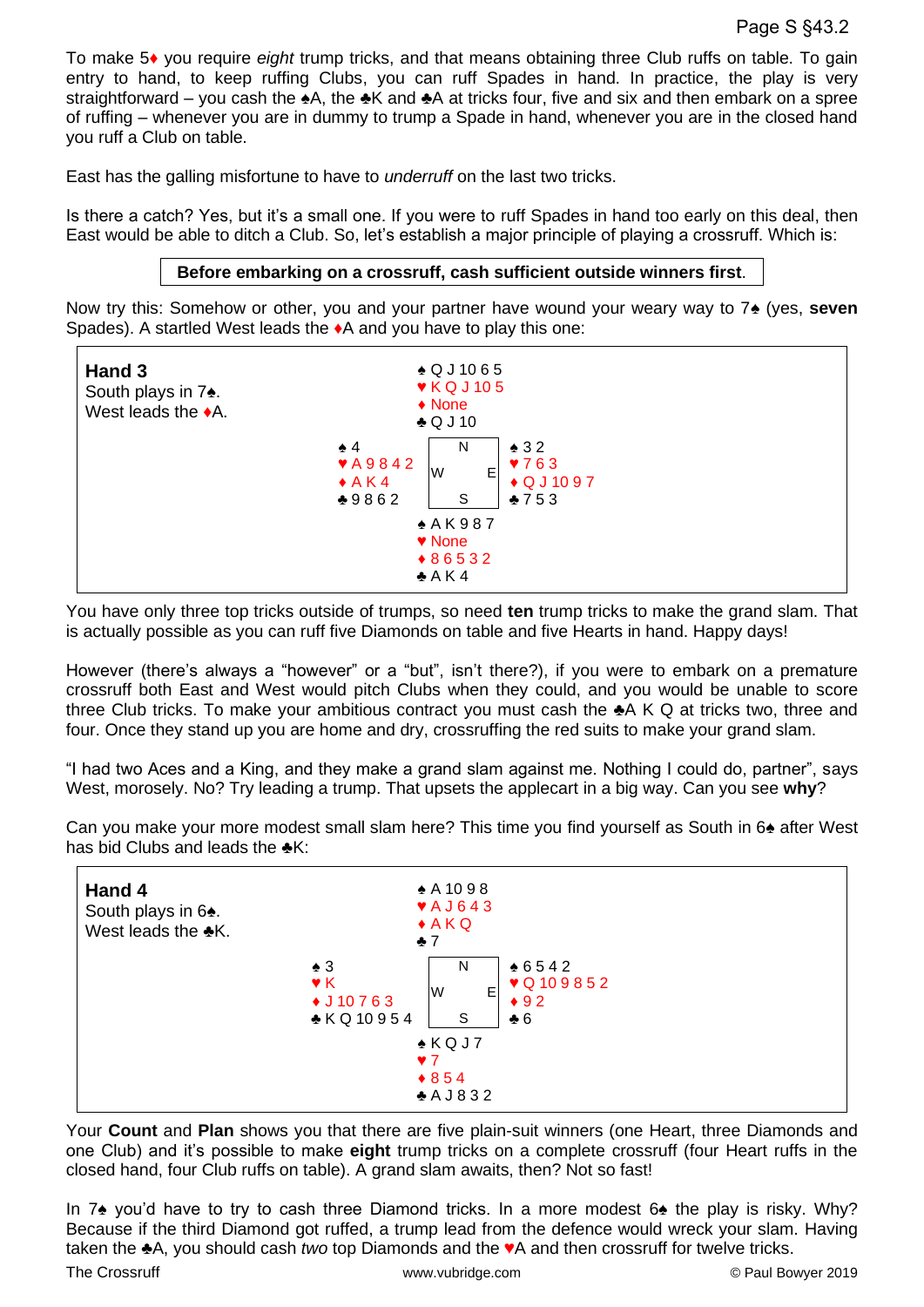# **§43. Quiz on The Crossruff**.

Here are three full deals for you to try.

In each case you are South, declarer. Obviously, your first act is to **Count** and **Plan**.

The Preliminary Analysis talks you through the first trick or two. What is your best subsequent play?

The answers are overleaf.



| Q2.<br>How should you play in $4\cdot$ ?<br>West leads the $\mathbf{v}$ K.<br><b>Preliminary Analysis.</b> | $\triangle$ KQJ8<br>$\blacktriangledown$ 10 8<br>$*$ A752<br>$\bullet$ K 94<br>Dummy | West<br>Pass<br>Pass<br>Pass                                                               | North<br>$2 -$<br>3NT<br>Pass | East<br>Pass<br>Pass<br>Pass | South<br>1NT<br>$2\mathbf{v}$<br>$4\spadesuit^1$ |  |  |
|------------------------------------------------------------------------------------------------------------|--------------------------------------------------------------------------------------|--------------------------------------------------------------------------------------------|-------------------------------|------------------------------|--------------------------------------------------|--|--|
| Despite your 2♥ bid West still leads<br>the $\mathbf{v}$ K.                                                | Е<br>lW                                                                              | 4 <sup>★</sup> by South                                                                    |                               | Opening lead: ♥K             |                                                  |  |  |
| After due consideration you duck this.<br>West now switches to a trump.                                    | Declarer<br>$*$ A 10 9 7<br>$\blacktriangledown$ A642                                | 1. North must have four Spades to employ<br>Stayman and yet have no interest in<br>Hearts. |                               |                              |                                                  |  |  |
| What is your best line of play now?                                                                        | $\bullet$ J 4                                                                        |                                                                                            |                               |                              |                                                  |  |  |

♣ A 7 2

| Q3.<br>How should you play in $4\spadesuit$ ?<br>West leads the $\blacktriangledown$ A.<br><b>Preliminary Analysis.</b>                                                                                                                    | $\bullet$ K J 10<br>$\sqrt{8542}$<br>$*A863$<br>$\bullet$ K 4<br>Dummy      | West<br>1♥<br>Pass                                                              | <b>North</b><br>Dble <sup>1</sup><br>4♠ | East<br>2<br>All Pass | South<br>1♣<br>3♠ |  |
|--------------------------------------------------------------------------------------------------------------------------------------------------------------------------------------------------------------------------------------------|-----------------------------------------------------------------------------|---------------------------------------------------------------------------------|-----------------------------------------|-----------------------|-------------------|--|
| Dummy is something of a shock; it<br>has the right values for a raise, but is<br>a trump underweight. Still, no other<br>game has a prayer.<br>West cashes the $\blacktriangledown$ A and switches to a<br>trump. Plan the play from here. | W<br>E<br>Declarer<br>$* A Q 85$<br>$\vee$ 9<br>$\bullet$ K 74<br>$+ A8653$ | 1. A negative Double showing a four-card<br>Spade holding<br>in theory, anyway. | 4 <sup>★</sup> by South                 | Opening lead: VA      |                   |  |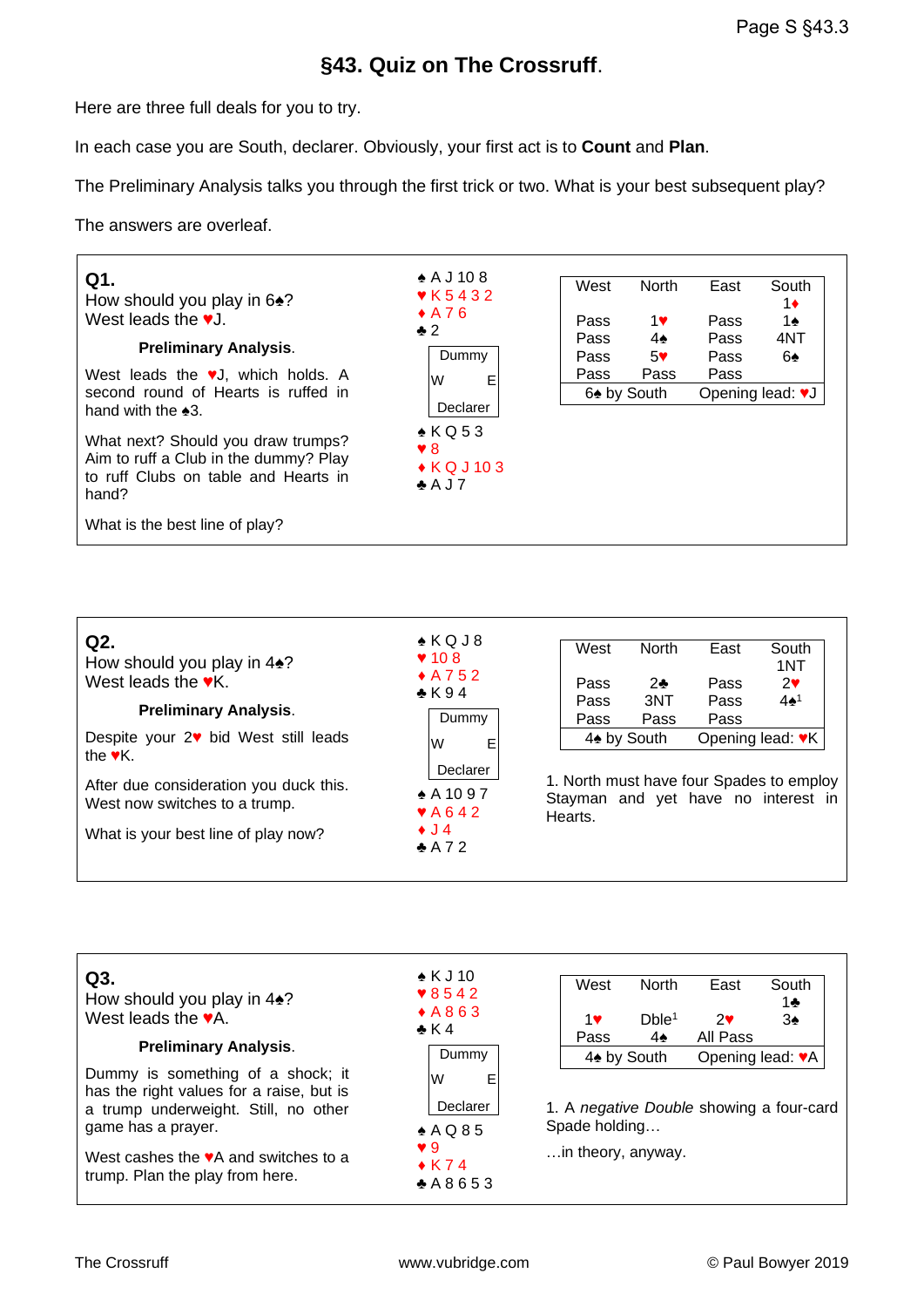### **Answers.**





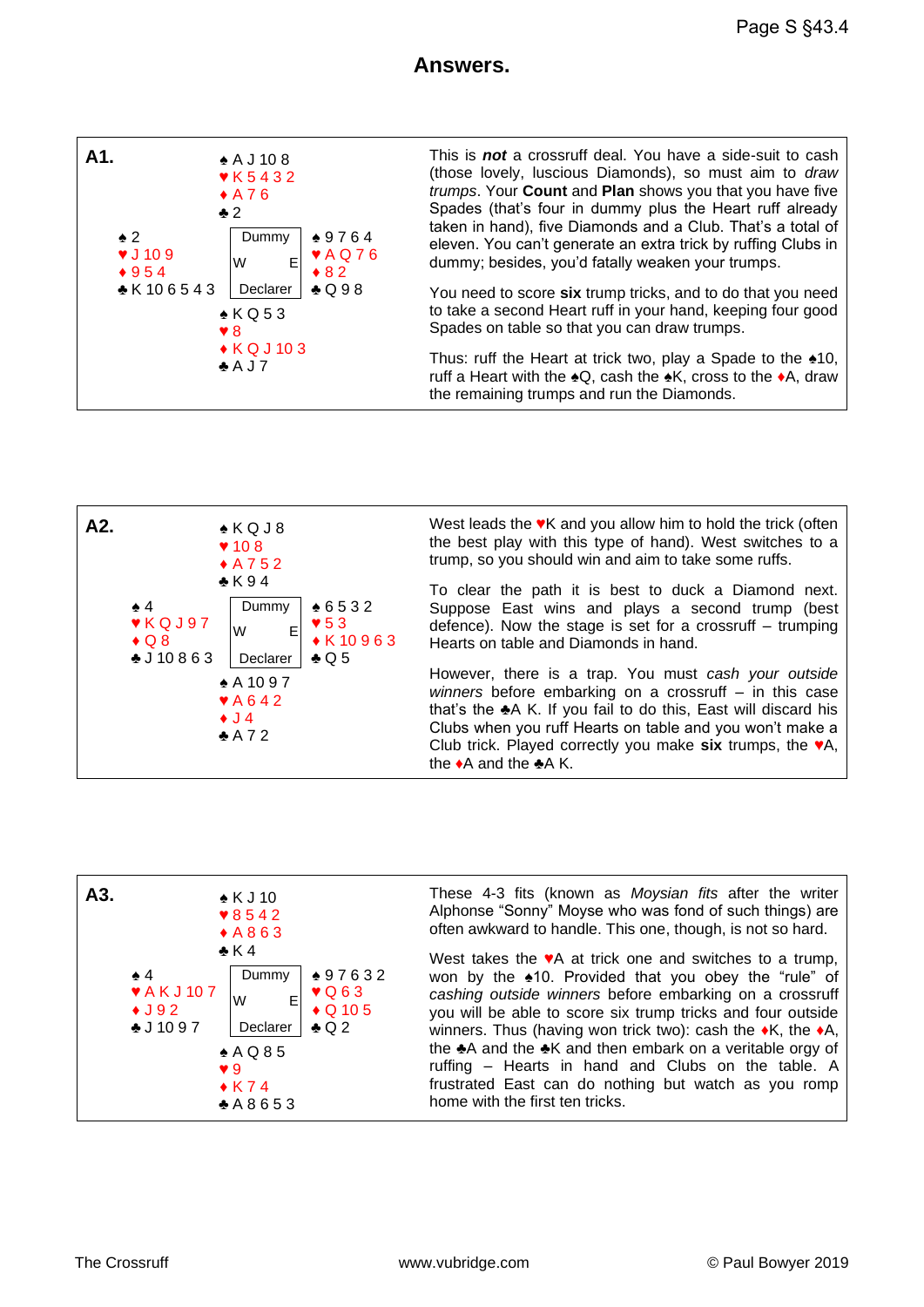

East reaches 4♠ by an invitational auction and South leads the ♦Q. That neatly traps the ♦K on table and North-South take the first three tricks, quietly getting off lead with a trump. East's **Count** and **Plan** reveals seven top winners (five Spades and two Aces, so three Heart ruffs in the dummy are needed to swell the total to ten. That's easy enough to achieve; the necessary entries to hand can be found by ruffing Clubs. Thus, the play should proceed: win the trump switch at trick four (it doesn't matter where) cash the ♥A and the ♣A and successively ruff Hearts on table and Clubs in hand. This deal illustrates one of the simpler examples of a crossruff – declarer ending up with eight trump tricks and two Aces.



West plays in 4♠ after an aggressive auction. North cashes two top Hearts and tries his luck with the ♥Q. Now what? Declarer (as ever) should **Count** and **Plan** – he has five Spades and two Clubs so needs three ruffs in the dummy. To pave the way for that he must concede a Diamond and the best time to do that is now  $-$  at trick four. (True  $-$  he could cash the ♣A first, but that's splitting hairs). Pulling a round of trumps is wrong – if West does so, South will gain the lead with a Diamond and play a second round and there will be insufficient trumps in the dummy. After conceding a Diamond declarer should cash the ♣A and ruff a Diamond, cash the ♣K and crossruff.



North-South arrive in 4♥ after a Stayman sequence and West finds the awkward lead of a trump (best defence). Declarer can see four black-suit winners in the guise of the two Ace-Kings, so needs six trump tricks. That's easy enough if he can manage two ruffs in either the closed hand or the dummy. There is a trap, though, that is common to many crossruff type hands. Suppose South cashed the ♠A K and ruffed a Spade early; West would seize the opportunity to chuck a Club, and now it would be difficult to make the ♣A K. First things first. Win the trump and concede a Diamond. Win the next trump, cash the ♣A K and then (and only then) crossruff.



South bashes a grand slam in thoroughly uncouth fashion and East leads an approved low trump. Recovering from the shock of the 4-0 trump break, declarer applies his **Count** and **Plan**. North can see five trumps and five top tricks in the outside suits. Three ruffs in the dummy will get the total up to thirteen. Any problems? Well, as with Hands 2 & 3, it is necessary to cash the top tricks in the outside suits immediately. If declarer plays off the ♦A, ruffs a Diamond and plays three rounds of Hearts to return to hand East will throw a Club. Oops! One off. However, if declarer cashes the ♣A K first, before playing the crossruff, he will make his grand slam.